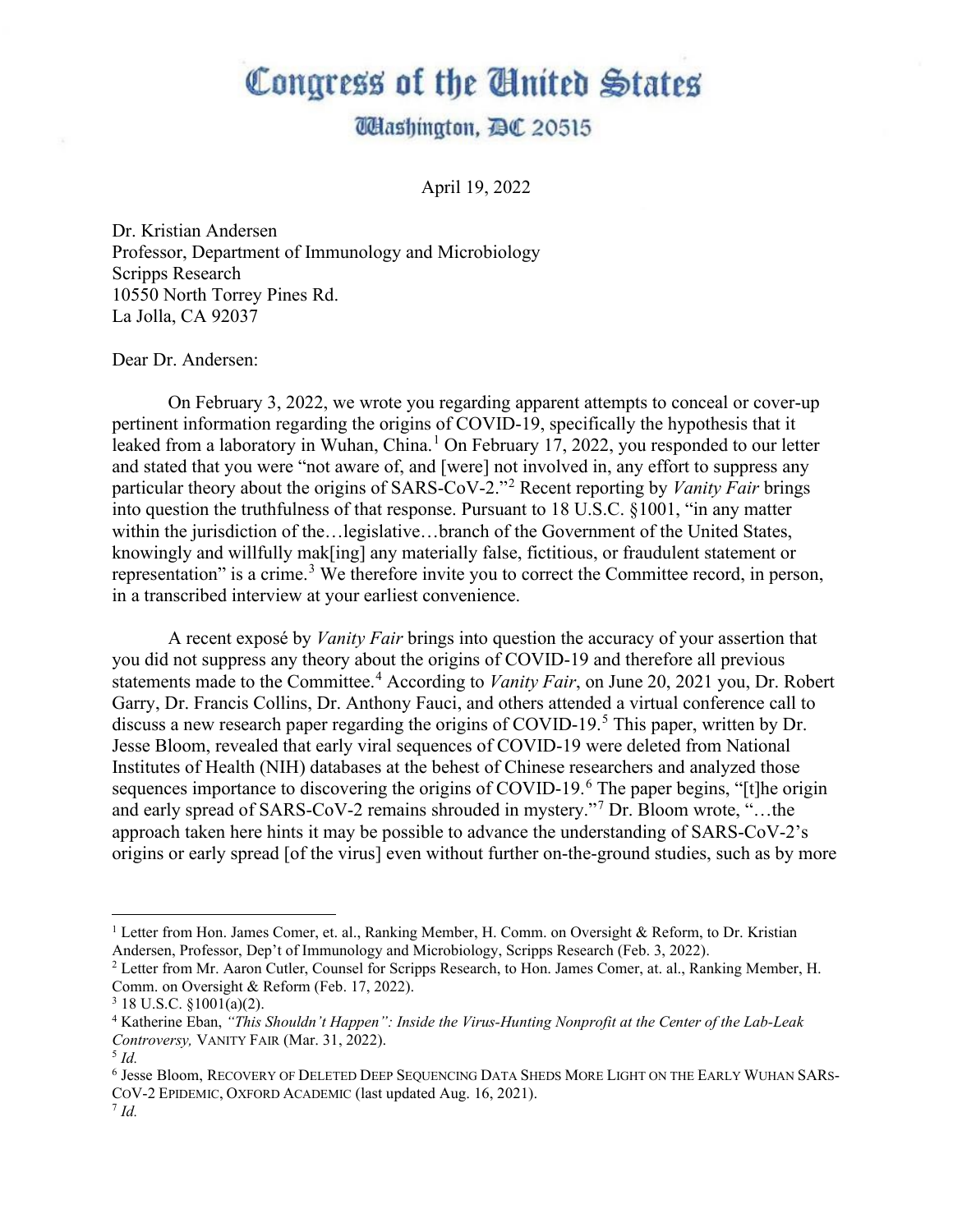Dr. Kristian Andersen April 19, 2022 Page 2

deeply probing data archived by the NIH and other entities."<sup>[8](#page-1-0)</sup> Dr. Bloom's paper was problematic for Drs. Fauci and Collins—who one year earlier had awarded you an \$8.9 million dollar research grant—since it explicitly advocated for a more thorough investigation of NIH, COVID-19's origin, and did not adhere to the "real card-carrying…virologists[']" preferred narrative.<sup>[9](#page-1-1)</sup>

According to Dr. Bloom's memorandum memorializing the June 20 call, he presented his paper to the group and the meeting "became extremely contentious."[10](#page-1-2) Dr. Bloom said that you took issue with his research suggesting it was "unethical" to analyze why the Chinese researchers requested the sequences be deleted and that the paper would "lead to more criticism of scientists such as [yourself]."[11](#page-1-3) According to *Vanity Fair*, you then told Dr. Bloom that you could simply delete or revise the paper in a way that "would leave no record that this had been done."<sup>[12](#page-1-4)</sup> Even Drs. Collins and Fauci were suspicious of your attempts to silence Dr. Bloom and reportedly stated their objections for the record.<sup>[13](#page-1-5)</sup> But, according to Dr. Bloom, you persisted and suggested that you could use your authority and power as a research screener to edit or delete the paper.<sup>[14](#page-1-6)</sup> This incident, if true, contradicts your February 17, 2022 letter and shows that you offered to "suppress" research about the origins of COVID-19 that did not fit your pre-determined narrative.

Dr. Bloom's memo directly contradicts your previous statement to the Committee that you were "not aware of, and [were] not involved in, any effort to suppress any particular theory about the origins of SARS-CoV-2."[15](#page-1-7) In fact, it appears you were involved in and actually attempted to orchestrate an effort to suppress Dr. Bloom's paper and thereby scientific research regarding theories about the origins of COVID-19—particularly the likelihood of a lab leak.

We invite you to correct the Committee record, in person, in a transcribed interview. Please confirm, as soon as possible, your attendance for an interview the week of May 2, 2022. The Select Subcommittee is empowered to investigate "any…issues related to the coronavirus crisis."[16](#page-1-8) The Committee on Oversight and Reform is the principal oversight committee of the U.S. House of Representatives and has broad authority to investigate "any matter" at "any time" under House Rule X. The Committee on the Judiciary has jurisdiction over federal criminal laws, including Title 18 of the U.S. Code.

<span id="page-1-0"></span><sup>8</sup> *Id.* 

<span id="page-1-1"></span><sup>9</sup> Press Release, *International research alliance launched to boost pandemic preparedness*, SCRIPPS RESEARCH (Aug. 27, 2020); Ian Schwartz, *Fauci: "Real Card-Carrying Molecular Virologists" Feel COVID Is a Natural Occurrence, REAL CLEAR POLITICS (Jan. 25, 2022).*<br><sup>10</sup> Notes and e-mails from Jesse Bloom related to my meeting with NIH on June-20-2021 after I sent them an

<span id="page-1-2"></span>advance copy of my pre-print about SARS-CoV-2 sequences that had been deleted from the NCBI Sequence Read Archive (last accessed Apr. 5, 2022). 11 *Id.* 

<span id="page-1-4"></span><span id="page-1-3"></span> $12$  *Id.* 

<span id="page-1-5"></span> $13$  *Id.* 

<span id="page-1-6"></span> $^{14}$  *Id.* 

<span id="page-1-8"></span><span id="page-1-7"></span><sup>&</sup>lt;sup>15</sup> Letter from Mr. Aaron Cutler, *supra* note 2.<br><sup>16</sup> H. Res. 935(3)(a)(10).